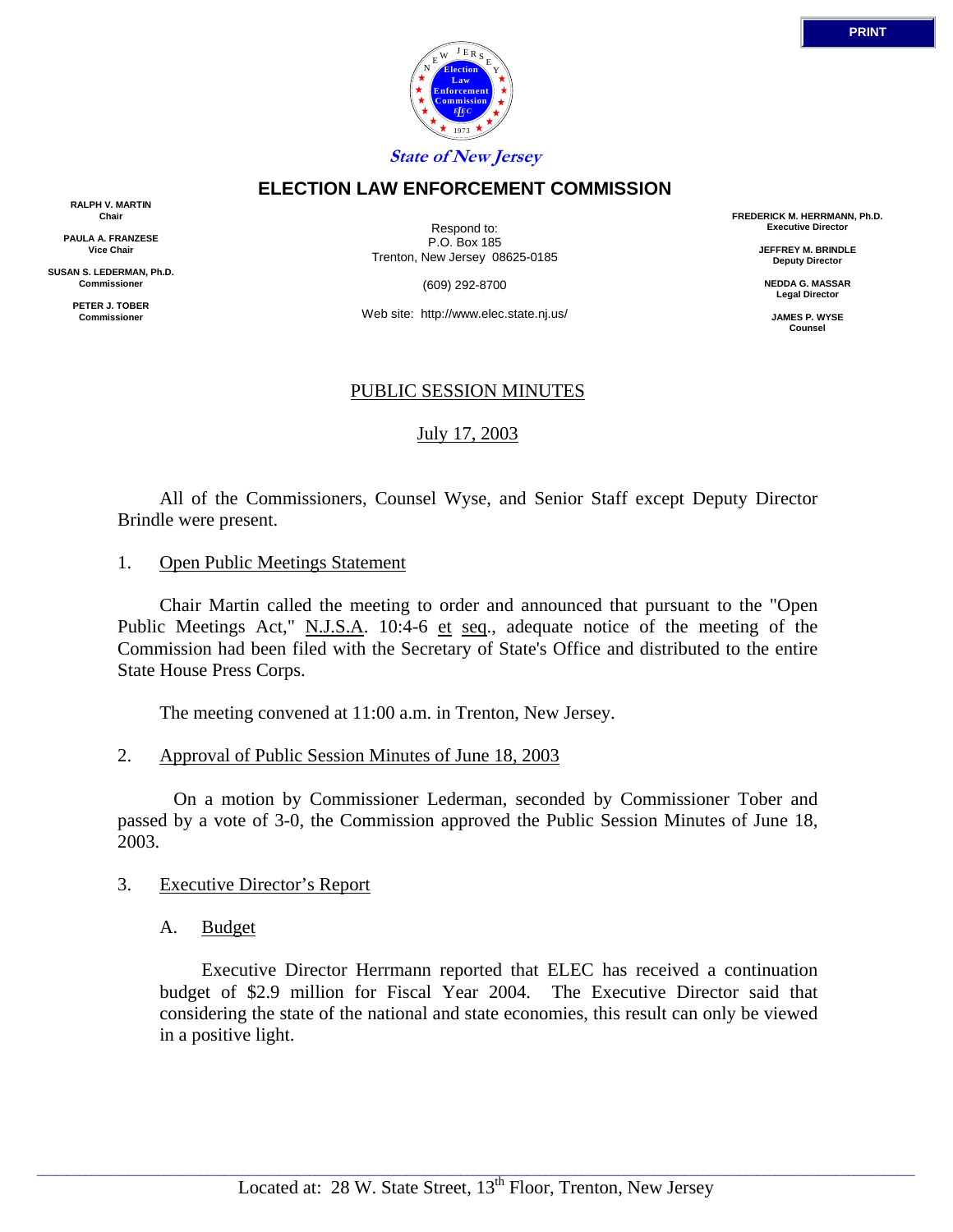### B. National News

 Executive Director Herrmann reported that the Federal Election Commission sent him its survey of electronic disclosure of campaign finance and lobbying data. The Executive Director stated that the survey contained information about ELEC being the only agency in the nation with online data going back to the early 1980's. Moreover, ELEC was among the agencies in half of the states that allows for both online searches and downloadable data.

 Executive Director Herrmann reported that a recent General Accounting Office (GAO) study of the Clean Elections programs in Arizona and Maine, according to one national source, concluded that they did not meet the promises of: enabling challengers to wage more competitive campaigns, reducing special interest influence, lowering campaign costs, and building public confidence in government. However, the report itself stated "it is too soon to determine the extent to which the goals of Maine's and Arizona's public financing programs are being met."

### C. Legislative Developments

Executive Director Herrmann reported that on June 19, 2003, he attended a meeting of the Assembly State Government Committee. The Executive Director mentioned that A-3439 (Weinberg), which establishes a "New Jersey Clean Elections and Campaign Finance Study Commission," was released. The Executive Director said that there was also a discussion of a dozen bills covering such topics as: pay-to-play, clean elections, increased penalties, issue advocacy reporting, free candidate airtime, and Internet reporting. Executive Director Herrmann reported that on July 1, 2003, A-3439 passed the General Assembly by a vote of 73-7.

### D. Staff Activities

 Executive Director Herrmann informed the Commission that on June 6, 2003, Assistant Compliance Officer Titus Kamal spoke at an AFL-CIO training seminar held at Rutgers University in New Brunswick. According to the Executive Director, the program was designed to help labor union members understand the political process and show them how to run for office. He further said that several candidates were in attendance. Executive Director Herrmann noted that Mr. Kamal's supervisor, Director of Compliance and Information Evelyn Ford, reported that he did an outstanding job. The Executive Director mentioned that Assistant Compliance Officer Kamal also has developed a computer program to analyze receipts and expenditures for legislative candidates by various categories such as party and incumbency.

 Executive Director Herrmann reported that on June 12, 2003, Bob Hennelly of New York City Public Radio interviewed him about ELEC's role in improving the public perception of New Jersey government. The Executive Director commented that the Commission has attained an international reputation for excellence as a campaign finance and lobbying watchdog. He added that through better government support of ELEC's budget to do such things as creating a local contributor database and more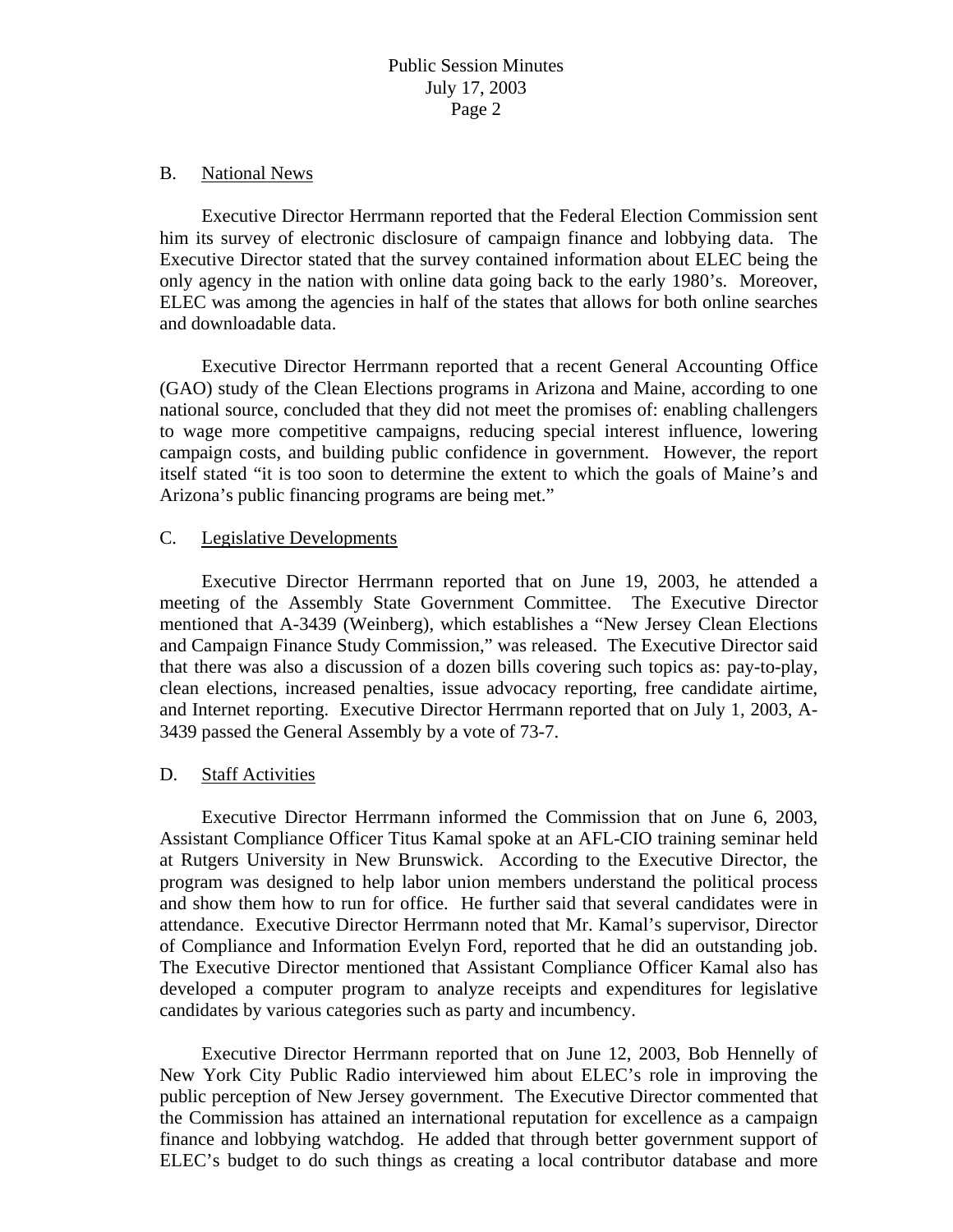extensive reviewing of local reports, the state could improve the public's view that New Jersey government – especially at the local level – was not as ethical as it should be. The Executive Director stated although the reality is that the vast majority of public officials are honest and hard working, the public in poll after poll has expressed a distorted image of their integrity. Executive Director Herrmann said that better support of ELEC's work would be one way to reverse this perception.

Executive Director Herrmann informed the Commission that on July 9, 2003, staff attended the first annual ELEC night at the Trenton Thunder organized by Director of Systems Administrator Carol Neiman. He said that over 50 staff members and family attended. The Executive Director said that he threw out the first ball.

At this point in the meeting, Vice Chair Franzese arrived.

### E. COGEL Update

Executive Director Herrmann informed the Commission that Kay Williams, the retired Executive Director of the Iowa Ethics and Campaign Disclosure Board and a COGEL mainstay, passed away in June after a long illness. The Executive Director reported that the annual conference's new member orientation session was one of Kay's special projects. The COGEL President has asked him to take over this responsibility, and he has accepted with humility. Moreover, the session has been named in Kay's honor pursuant to a suggestion from the executive director.

Executive Director Herrmann said that Legal Director Massar, as a member of the COGEL Model Law Committee, has been assigned the task of reviewing the sections pertaining to lobbying in preparation for a discussion at the conference.

Executive Director Herrmann noted that the conference will be held in Austin, Texas from September 20-24, 2003. The Executive Director asked if any of the Commissioners had determined whether or not they would be able to attend.

### F. White Paper Number 16

 Executive Director Herrmann asked the Commissioners to submit any comments or suggestions on the White Paper before the staff distributes it to the public and the media.

# G. Fall Meeting Schedule

- August 20, 2003 at  $11:00$  a.m. in Trenton (If Needed);
- September 19, 2003 at  $11:00$  a.m. in Trenton;
- October 10, 2003 at 11:00 a.m. in Newark (Seton Hall Law School); and
- November 17, 2003 at  $11:00$  a.m. in Trenton.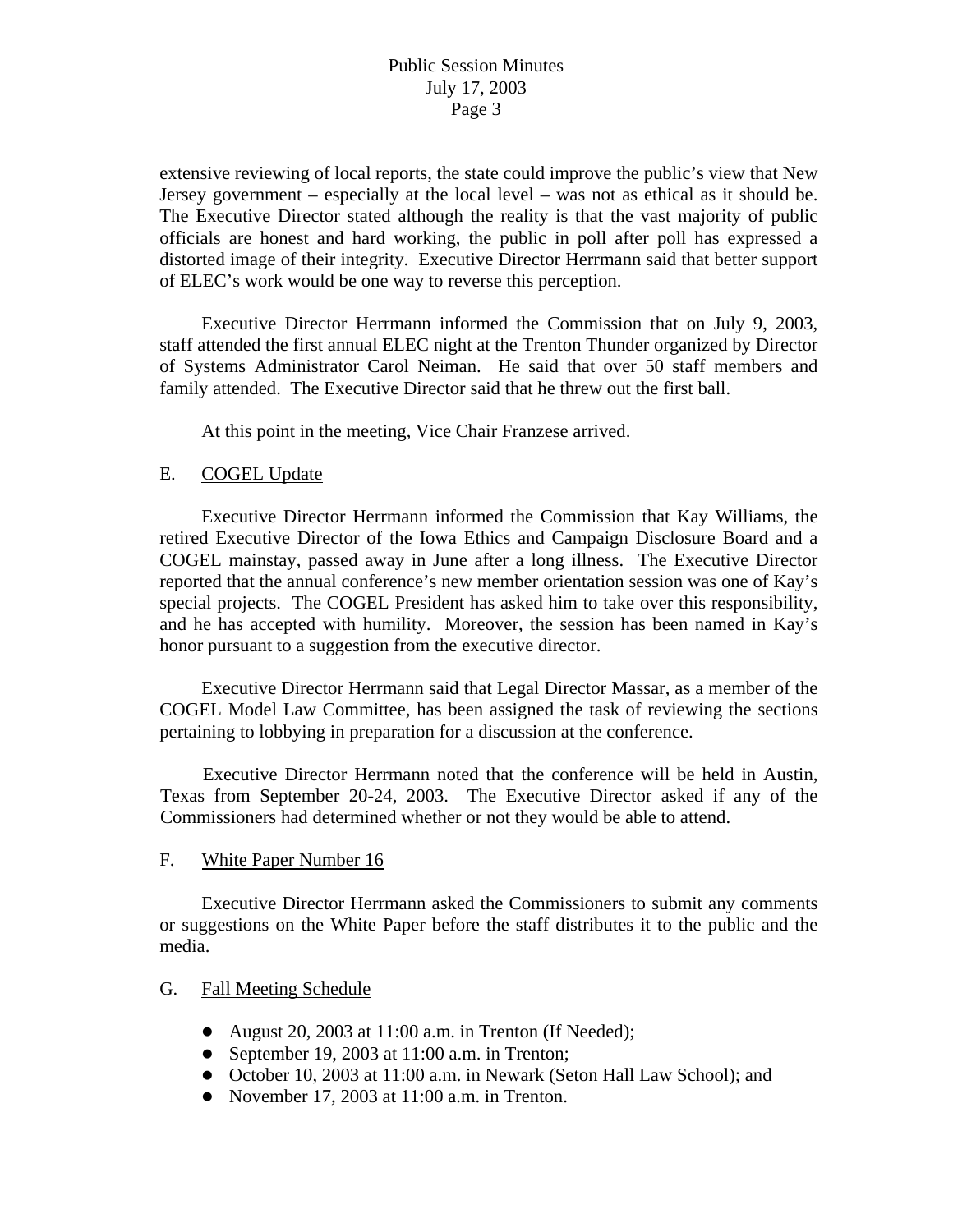### 4. Advisory Opinion Request No. 06-2003

Legal Director Massar reported that the Commission received a request for an advisory opinion from Robert A. Becker, Esq., on behalf of Insurance Services Office, Inc. (hereafter, ISO). Mr. Becker has asked whether or not ISO is subject to the prohibition on making political contributions contained in N.J.S.A. 19:34-32, which prohibits contributions by insurance corporations "for any political purpose whatsoever," or in N.J.S.A. 19:34-45, which prohibits certain regulated corporations, such as "gas, electric light, heat or power" corporations, from making political contributions to a candidate or political party and provides criminal penalties. He has also asked whether or not either statutory section prohibits ISO from establishing a continuing political committee. Mr. Becker described ISO as an insurance rating and advisory organization in New Jersey and stated that it does have the authority to make of any kind of insurance in New Jersey.

Legal Director Massar said that it appears to staff that ISO provides specialized support services to the insurance industry. She indicated that since the two statutory provisions in Mr. Becker's request are not part of the Campaign Contributions and Expenditures Reporting Act (N.J.S.A. 19:44A-1, *et seq.*), the questions presented are not within the Commission's subject matter jurisdiction. Staff therefore recommended that the Commission forward this request to the Office of the Attorney General for his consideration.

On a motion by Vice Chair Franzese, seconded by Commissioner Lederman and passed by a vote of 4-0, the Commission approved the staff recommendation to refer Advisory Opinion Request No. 06-2003 to the Attorney General for his response.

Legal Director Massar reported to the Commission that a response has been received from the Attorney General in Advisory Opinion Request No. 04-2003, and that the Attorney General determined that BP America, Inc. is permitted to make contributions in New Jersey.

### 5. Resolution to go into Executive Session

 On a motion by Commissioner Lederman, seconded by Commissioner Tober and passed by a vote of 4-0, the Commission resolved to go into Executive Session to discuss the following matters, which will become public as follows:

- A. Final Decision Recommendations in violation proceedings which will not become public. However, the Final Decisions resulting from those recommendations will become public not later than seven business days after mailing to the named respondents.
- B. Investigative Reports of possible violations, which reports will not become public. However, any complaint generated as the result of an Investigative Report will become public not later than seven business days after mailing to the named respondents.